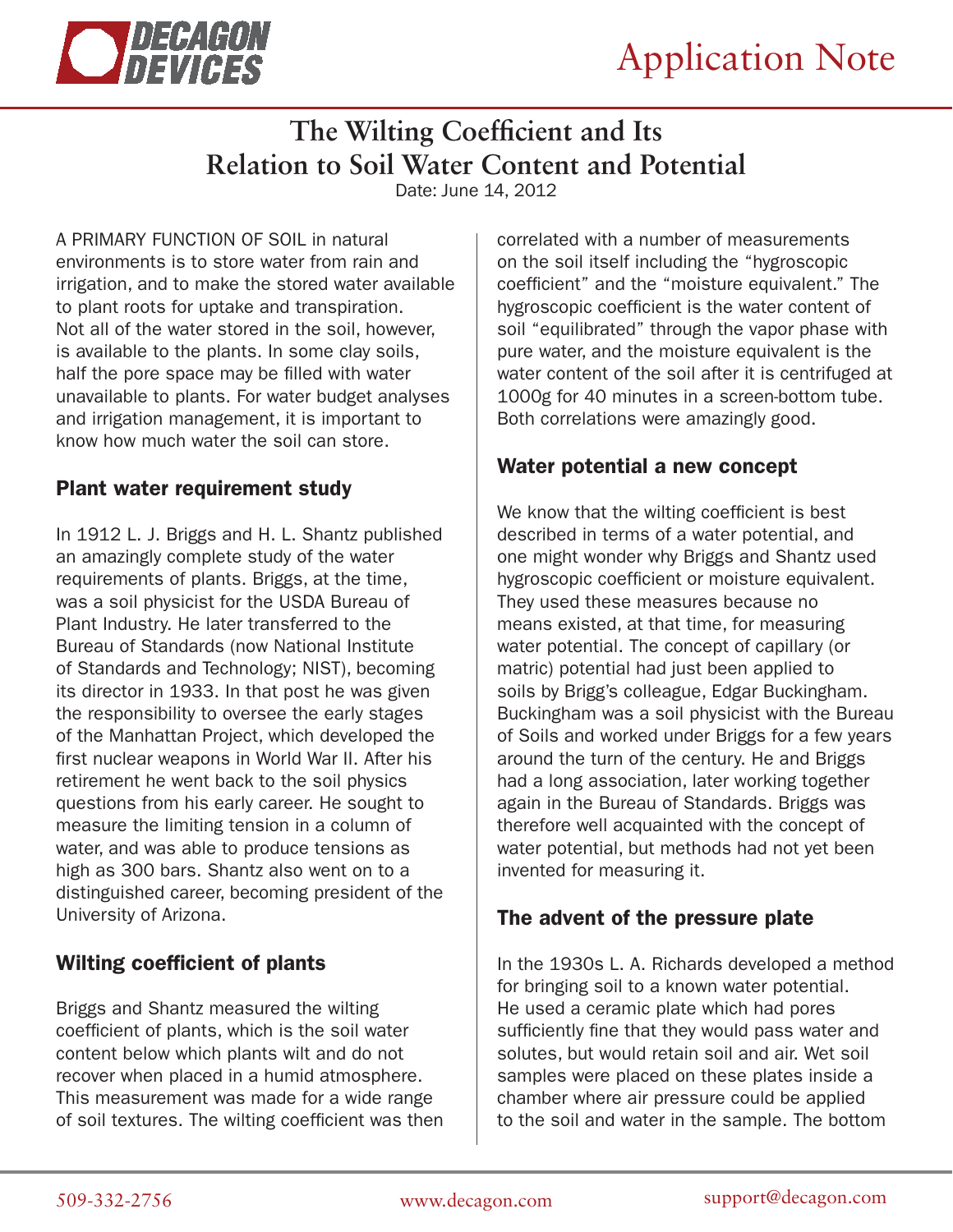



of the plate was open to atmospheric pressure. When air pressure was applied to the samples, the water potential of the soil water increased, and water flowed out through the plate, allowing the sample to approach equilibrium. If equilibrium is attained, the matric potential of the sample equals to the pressure applied to the sample.

#### The relationship of water content and water potential

With the invention of the pressure plate, thousands of samples were run to determine relationships between water content and water potential. As this body of data became available, correlations were made between the wilting coefficient and water contents at various potentials. From these, the water content at -15 bars, or -1.5 MPa correlated best. Briggs and Shantz found that soils vary enormously in their wilting point water contents, but the wilting water potential for all soils was near -1.5 Mpa.

#### Flawed data- no equilibration

This enormous amount of work to obtain pressure plate moisture release data had one serious flaw: until quite recently, no independent method existed to determine that the samples were, in fact, equilibrated (a requirement for correct determination of matric potential). A recent paper by Gee et al. (2002) examines the assumption of sample equilibrium on a pressure plate and concludes that hydraulic conductivities of samples at -1.5 MPa are so low that they never equilibrate, even after many days on a plate. Measurements with thermocouple psychrometers showed that actual sample water potentials ranged from 0.66 to 0.99 MPa after 10 days on a pressure plate at 1.5 MPa pressure. Simulations confirmed that

hydraulic conductivity is too low for equilibration in any reasonable amount of time at these low potentials. Amazingly, Briggs actually understood and discussed the problem of low unsaturated conductivity and non-equilibrium over short distances, in relation to the measurement of the wilting coefficient, in his 1912 paper.

#### Response by scientists?

What has been the response of the soils community to the revelation that the thousands of 15 bar measurements on soil are wrong? Surprisingly, there doesn't appear to have been much response. Certainly, there is a reluctance to redo all that work, but wishing doesn't change the facts. Fortunately, the practical consequences of these errors may not be great. The moisture release curve for soils tends to be quite steep around the wilting point (large change of water potential for a small change of water content). Thus, even when there are quite large errors in the permanent wilt water potential, the permanent wilt water content is still nearly correct. Thus, calculations of moisture holding capacity and available water are not affected to any great degree.

All of this suggests the need for a new Briggs and Shantz study where water potential, rather than the water content, of the soils at wilting is measured. Hopefully someone will accomplish that before the centennial of their important contribution is reached.

#### References:

Briggs, L. J. and H. L. Shantz. 1912. The wilting coefficient for different plants and its indirect determination. USDA Bureau of Plant Industry Bull 230. U. S. Gov. Printing Office, Washington, DC.